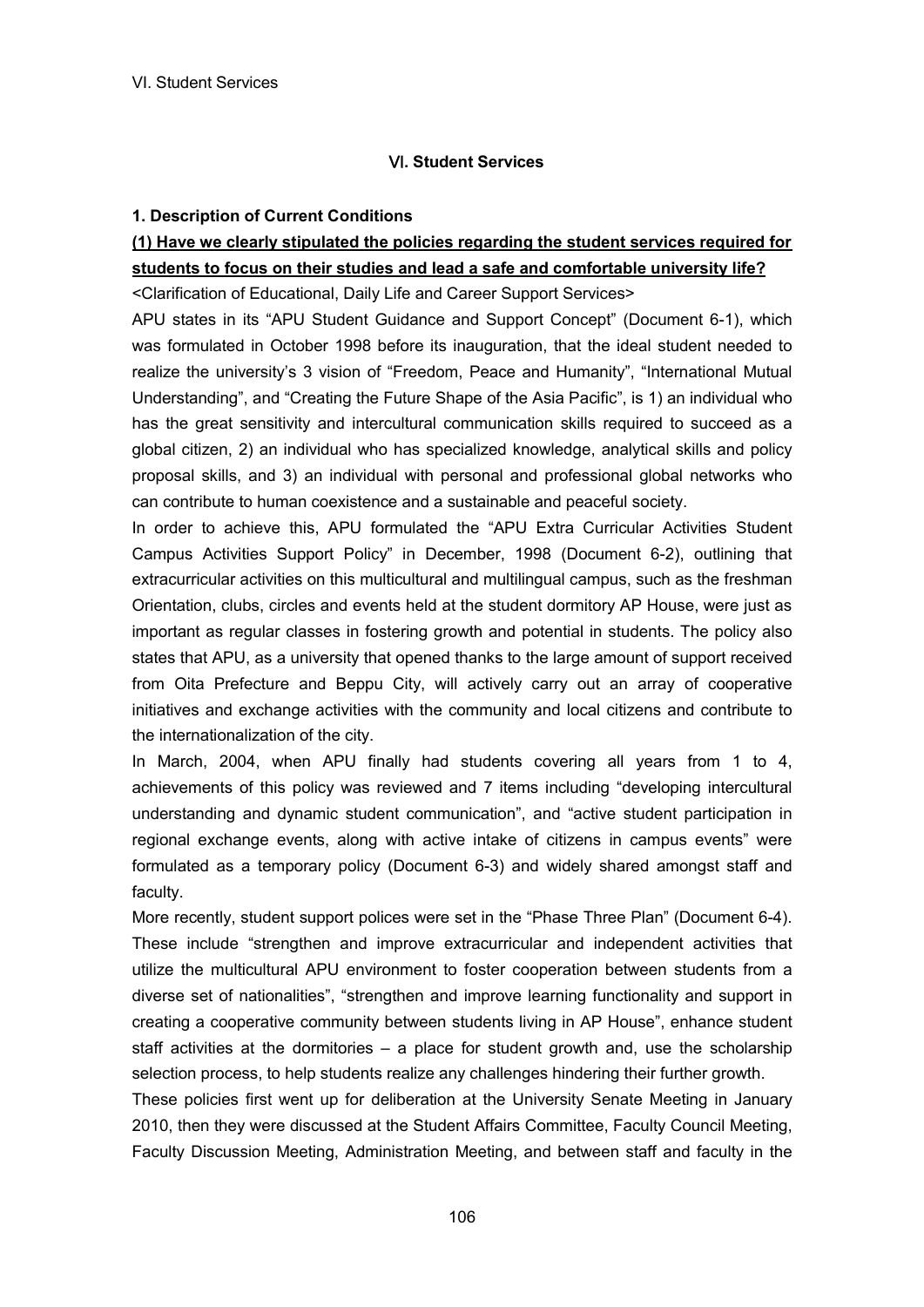workplace and were finalized at another Senate Meeting.

Regarding career and job hunting support, the Careers Division and Academic Affairs Department work closely together to provide support in line with the university's vision of "Freedom, Peace, and Humanity", "International Mutual Understanding", and "Creating the Future Shape of the Asia Pacific", as well as the mission to nurture the young talent who will help shape the future of the Asia Pacific.

Since its inauguration APU has aimed to actively support not just domestic students, but also international students, in their search for jobs in primarily Japanese corporations.

#### **(2) Is learning support for students being adequately implemented?**

The above learning support policies were stipulated in detail before APU even opened its doors to students. In order for these to be realized after inauguration, the university then formulated further detailed support polices that utilized APU's multicultural environment. As a result, the following APU-esque extracurricular activities and initiatives are now firmly established as part of the university culture.

[1] Multinational Student Exchange through Multicultural Weeks

Multicultural Weeks, week-long events that promote the foods, arts and culture of a particular country, aim to promote understanding of various countries and regions around the world. 10 countries and regions were showcased during Multicultural Weeks in AY2012, with over 1600 students planning and carrying out traditional dances and performances etc. With the participating students equally from the country being showcased, domestic and international students, Multicultural Weeks are multinational student cooperative events that have come to represent APU's extracurricular activities.

[2] Creating a Cooperative and Multinational Student Community at AP House

AP House was built on campus for international students to spend their first year after enrollment living in a dormitory environment and getting used to life in Japan. Even after this first year AP House still plays an active role in students' lives. Every year approximately 1000 students from 40 countries, including Japan, live at AP House, interacting and strengthening multicultural understanding and communication skills and cultivating a sense of belonging to the university.

[3] Peer Learning Through Dynamic Student Staff Activities

While the student staff initiative was primarily introduced to help students out financially, we have come to realize that it promotes individual growth and teaching and learning between students. The initiative has really taken off and now a variety of tasks related to the operation of the university are left up to student organizations.

RA – senior student Resident Assistants live on each floor of AP House, assisting with dormitory life and making sure everything runs smoothly and first year students behave accordingly.

TA – students who act as Teaching Assistants during lectures.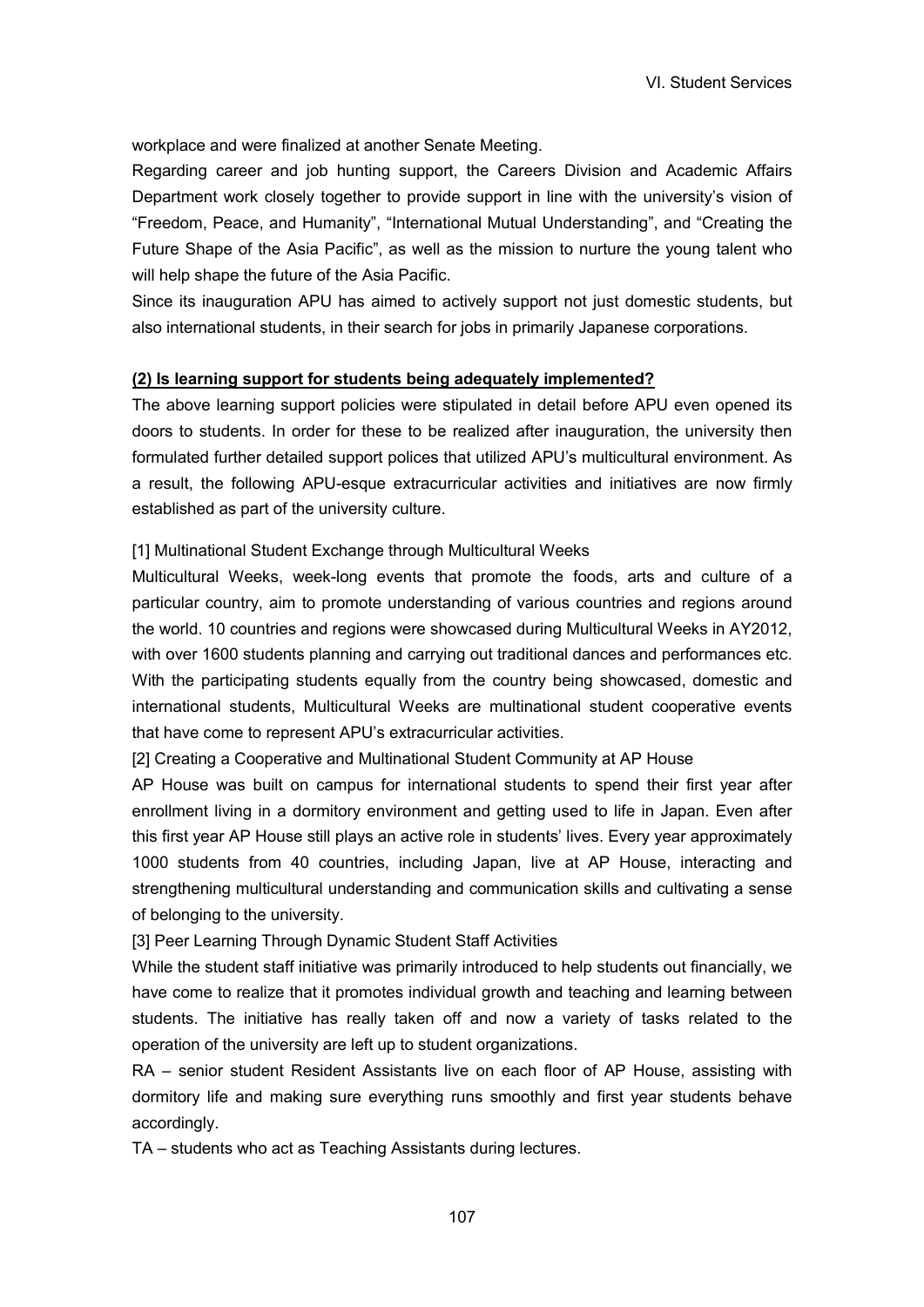LA – students who assist in the library and with IT and equipment operations.

GASS – a student group that give tours of the university and assists with planning for primarily open campus events aimed at high school students.

FLAG – a student group that assists with freshman orientation, student-life and registration guidance sessions, making themselves available for all types of student consultations.

SAS – a student group that supports and promotes the various local exchange events.

TSS – a student group that offers technical assistance, such as lighting and sound, for student organized and hosted events like Multicultural Week.

SPA – a student group that helps with university public relations.

<Suitability of assessment and handling of students in their 5th year and above, on a leave of absence or who have withdrawn>

Students apply for a leave of absence or withdrawal at the Student Office. After an interview with their supervising staff, approval judgment is finalized after discussions by the Student Status Committee, made up of the Deans of Colleges or Graduate Schools, the Vice-President in charge of Student Affairs, and the Dean, Associate Dean and members of Academic Affairs. With regards to a leave of absence due to medical reasons, students are required to submit a doctor's certificate when they apply for the leave and likewise when they apply to come back. This will then be used to decide whether or not the student is ready to adjust back to student life. In addition, students who require follow-up medical attention after coming back to APU are offered support from nurses in the Health Clinic and counselors in the Counseling Room. Support related to everyday life is offered via the Student Office and course and registration support from the Academic Office. Staff and faculty are given basic training in dealing with mental support and developmental disorders. The Dean of Student Affairs gives a report on the status of leave of absence and withdrawal students each semester at the Faculty Council Meeting.

Regarding international students who are unable to graduate in the minimum 4-year standard period for graduation, the supervisor in charge from the Student Office will meet with the student and give guidance on redesign of study plan and assist with the necessary documents required to apply for a visa extension at the immigration office.

## <Study Consultations to Facilitate Smooth Learning for Students>

To ensure undergraduate students can concentrate on their studies and lead safe and comfortable daily lives, APU offers individual guidance to students who are struggling with completing a sufficient number of credits or who aren't attending enough classes. This support is provided through collaboration between the Student and Academic Offices and Academic Advising faculty, the supervising faculty for the freshmen Japanese and English courses, and the supervising faculty for the "First-Year Student Workshop I and II". In addition, and from the perspective of ensuring international students maintain their visa status and complete the required number of credits, there is a policy in place for dealing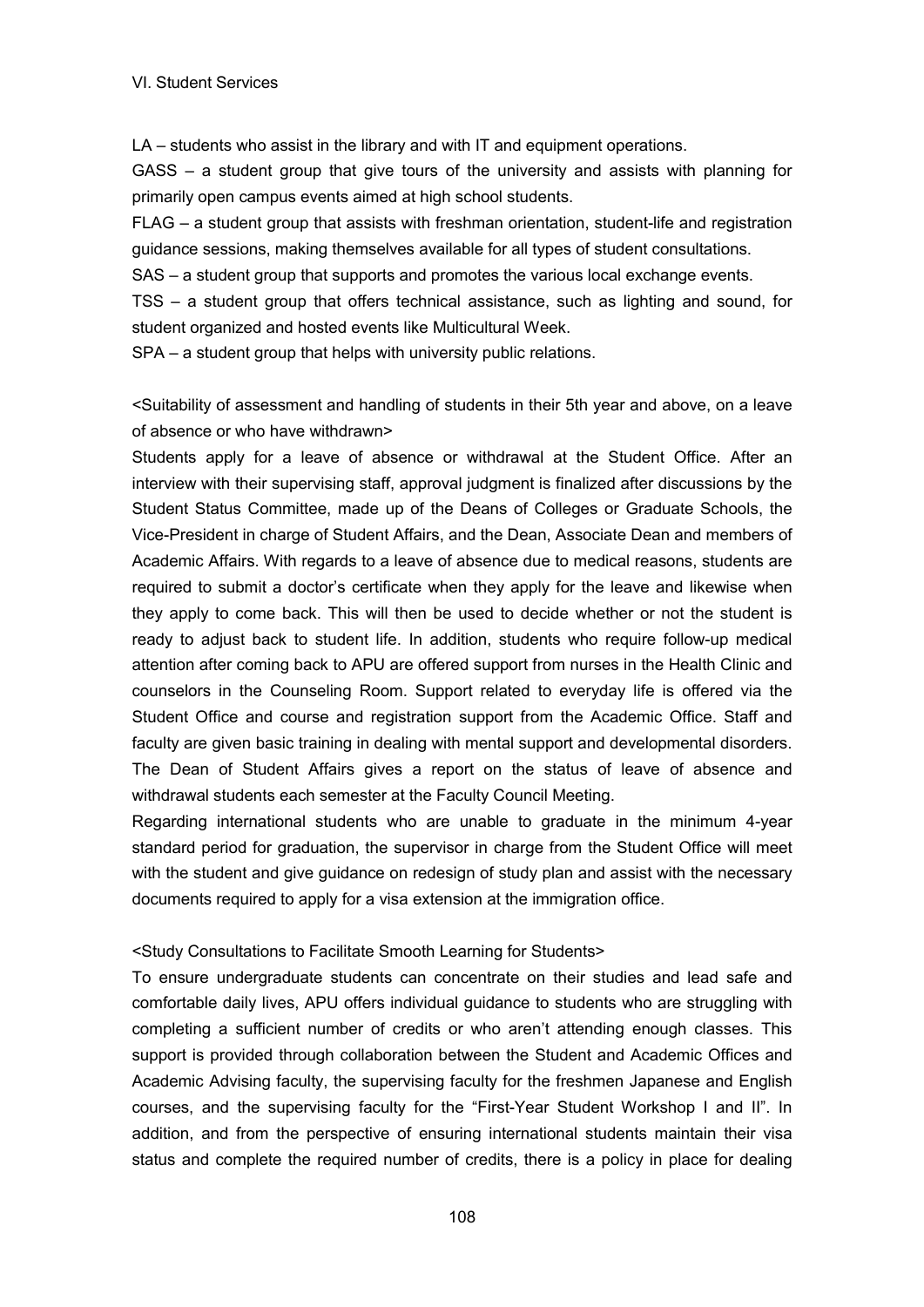with international students who are absent from the "Language Education / Japanese Course" (a course taken by the majority of international students) for more than two weeks. This is handled by the Academic Office, Student Office and the faculty member in charge of the Japanese language course.

Those who fail to complete the requirements for graduation by the end of their 4th year will become 5th year students, then 6th year students, and so on. Year levels may not be repeated. Therefore underperforming students with insufficient credits are categorized into five groups each semester and given a written warning and asked to come in for a consultation if necessary. Because of the importance of picking up on underperforming students as soon as possible, an "Academic Advising Session" was held in 2012 for students with insufficient credits after just their 1st semester of study at APU. 114 students attended, of which 111 registered for an individual academic advising consultation. In this way, APU is offering an adequate level of learning support.

#### <Organization and Implementation of Supplementary Classes>

At APU, approximately 70% of incoming domestic students come in via AO Examinations, Affiliated Schools, Partner Schools or Designated Schools (Recommendations), bringing with them varying sets of knowledge, abilities and high motivation to study. With the objective of helping this diverse set of students adjust smoothly to their studies after enrollment, the university works with faculty from the Center for Language Education (CLE), the Education Development and Learning Support Center (EDLSC) and the Academic Office to provide "Campus Visit Days" (at APU), and "Schooling" one-on-one advice sessions in 4 locations around the country. We also hold "Pre-enrollment Basic Skill-up Courses" for students to study at university before they officially enroll. These initiatives, along with "APU Note" – which gives students research tasks into the countries and regions APU international students come from, are all ways in which we are carrying out preenrollment learning support.

The bulk of international students enroll on an English language basis, entering APU with no Japanese skills. For this reason, all international applicants are sent a survival Japanese textbook called "Tobira", at the enrollment processing stage. The textbook requires students to complete homework, thus APU is supporting Japanese language learning from before a student even starts APU.

In conjunction with APU affiliate institution Kumon Educational, a learning corner has been set up in the library as part of APU's remedial education for students. The learning corner, which aims to strengthen students' basic Japanese, English and Math skills, is a desk manned by a supervisor and/or student staff to give guidance and support to students (in AY2012, 14 students received Japanese support, 41 English support, and 40 Math support)

<Suitability of Study Support Measures for Students with Disabilities>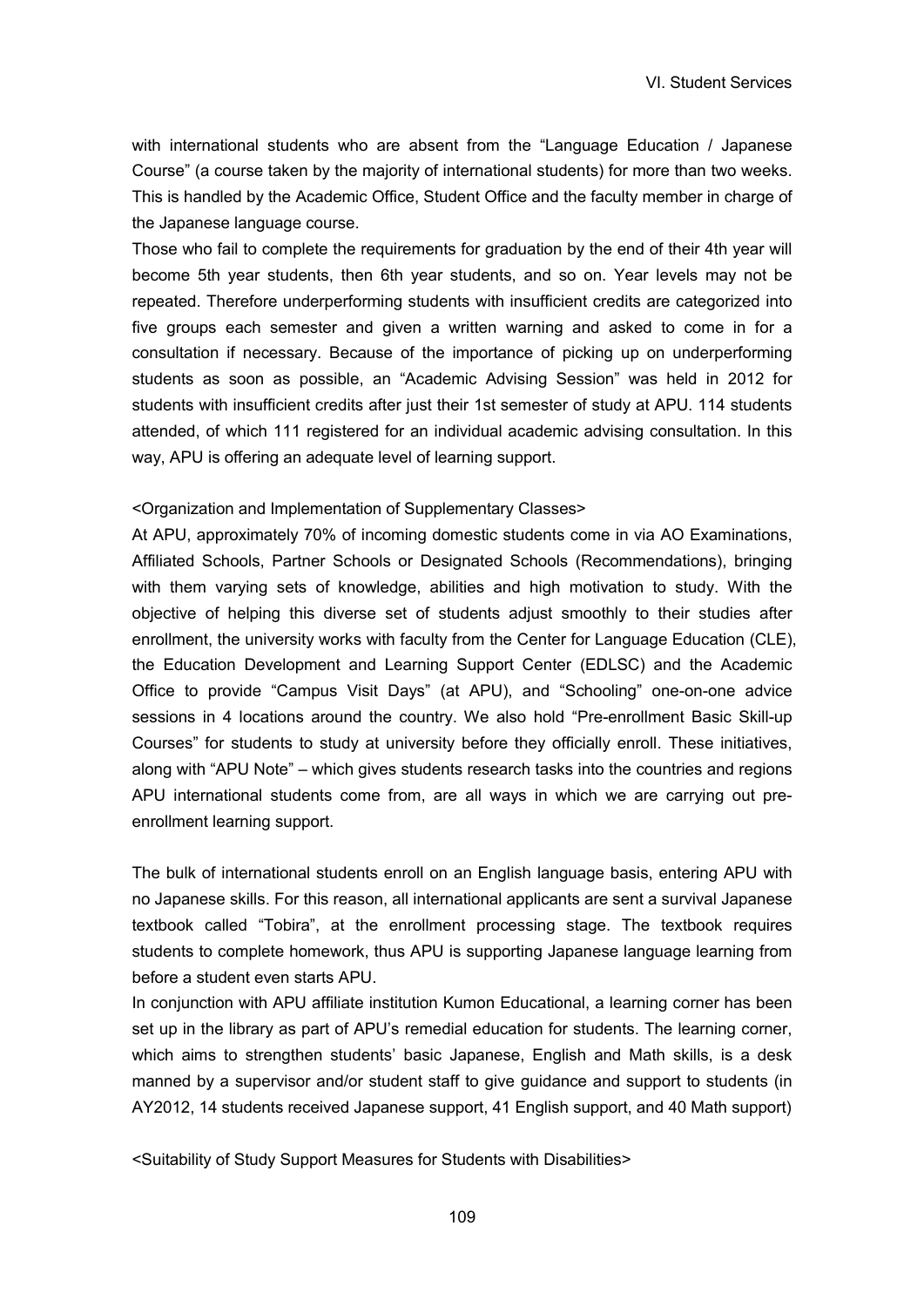In December, 2011, the university started to review support measures, aimed at examining the following three points, for students with disabilities.

[1] Examine the systems required to offer the necessary support for students with disabilities to be able to study at APU same as other students and make a proposal to the whole university.

[2] Review the support available for students facing mental issues (developmental disorders, depression etc.)

[3] Focusing on learning, continue to organize support systems for students who have physical disabilities or who have hearing or visual impairments.

A report on the "discussions thus far regarding a review of services for students with disabilities" was then presented at a Faculty Discussion Meeting in December, 2012. In addition, the university started offering special care in the lecture and note-taking assistance to students with disabilities in 2012. This, along with a variety of individual support during examinations (longer exam time, larger answer sheets etc.), shows that APU has adequate support services in place for students with disabilities.

<Suitability of Financial Support such as Scholarships>

[1] Scholarships for Undergraduate Students

As a fundamental scholarship of financial support for domestic students, approximately 1,200 APU undergraduate domestic students receive the JASSO Scholarship System (Document 6-5). As supplement for the JASSO scholarship, APU has its own scholarship program. At present, 1,075 student are receiving JASSO scholarships and 154 are receiving APU scholarships (Academic Excellence: 88, Academic Incentive: 38, Domestic Student: 28), which means about 40% of APU's 3,130 domestic students (as of November 1) are receiving some sort of scholarships (Note: Students can receive both JASSO and internal APU scholarships).APU's scholarship programs either give students financial aid or reduce their tuition fees. Domestic students can apply for one of three scholarships. The "Domestic Students Academic Incentive Scholarship" (Document 6-6), and the "Domestic Recommended Admissions Students Scholarship" (Document 6-7) are both scholarships that students apply for before enrolling, while the "Domestic Students Financial Support Tuition Reduction" (Document 6-8) is for students who are met with financial difficulties during their study time at APU. In addition to these scholarships, the APU-Club – Domestic Students' Parents Association offers a "Learning Assistance Scholarship" (Document 6-9) to children of association members.

APU offers financial assistance to international students in the form of an "International Student Tuition Reduction", which has 30%, 50%, 65%, 80% and 100% tuition reduction types (Document 6-10). Approximately 70% of all international students studying at APU are on one of these scholarships (Document 6-11). Under the current system, AY2011 saw 196 students receive 30% tuition reduction, 299 receive 50%, 501 receive 65%, 429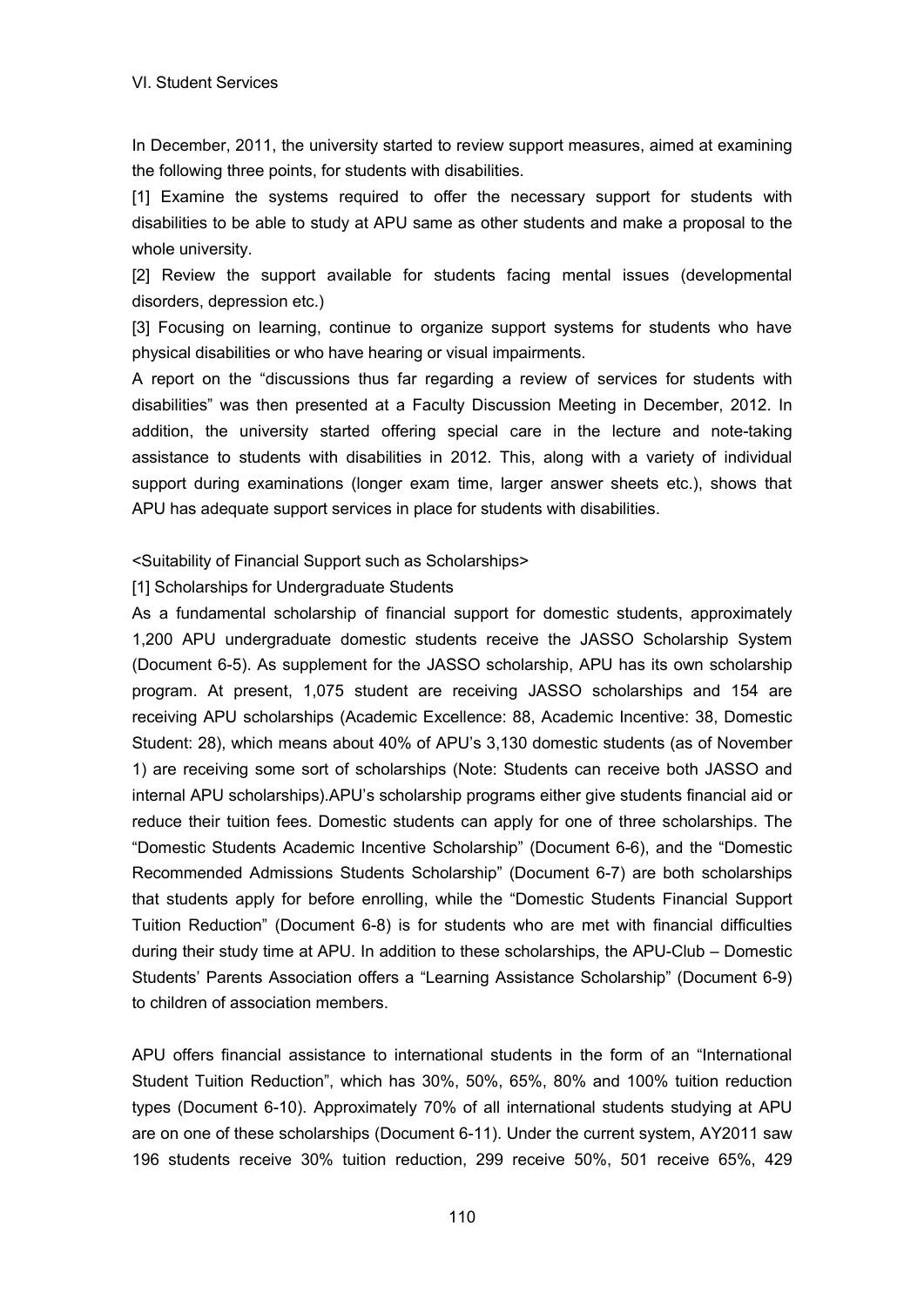receive 80% and 169 students receive full 100% tuition reduction, totaling an overall tuition reduction value of approximately 1.4 billion yen.

In addition, between 500 and 600 international students every year receive scholarships from external sources such as private scholarship organizations and the Japan Student Services Organization (JASSO) (Document 6-12).

APU also offers both domestic and international students financial support in the form of a "Makino Textbook Scholarship", to fund the purchase of textbooks (Document 6-13).

APU also has its own unique "Domestic Students Academic Excellence Scholarship", a scholarship that supports a diverse range of learning (Document 6-14), and a "Resident Assistant Scholarship", for resident assistant students at AP House (Document 6-15). We also offer the "Kyushu Oil Labor Union Stork Scholarship", a scholarship for students who are involved with local development through community exchange and contribution activities (Document 6-16).

Criteria and application requirements for each scholarship are stipulated in line with the scholarship objectives, either by university regulations or by the external organization offering the scholarship. Every year the Student Affairs Committee reviews the scholarship recruitment, selection and recommendation policies, screens applications, carries out interviews and makes the final decision on who will receive APU scholarships and who will be recommended to an external organization.

While the academic advantages of peer learning through the activities of dynamic student staff is explained in the section on academic support for extracurricular activities, peer learning does also provide financial support on campus for students who are unable to find part-time work off campus due to the university's remote location.

#### [2] Scholarships for Graduate School Students

The scholarships available to Graduate School students are the same as for the undergraduate students. They can apply for one of the five tuition reduction scholarships offered by the university: 30%, 50%, 65%, 80% or 100%. Approximately half of all graduate school students receive one of these scholarships (Document 6-17). In AY2011, 32 students received a 30% reduction in tuition, 16 received 50% reduction, 11 received 65% reduction, 14 received 80% reduction and 39 students received full 100% tuition reduction, totaling an overall tuition reduction value of 110 million yen. In addition, a large number of graduate school students receive external scholarships from places such as foreign governments, making the combined percentage of graduate school students on scholarships approximately 90% (Document 6-18).

Also available to graduate school students are grants to assist with research activities. Doctoral and Master's students can apply for a "Field Research Subsidy" (Document 6-19), and PhD students a subsidy to assist with the financial costs of presenting research at conferences (Document 6-20). Approximately 26 students a year receive financial support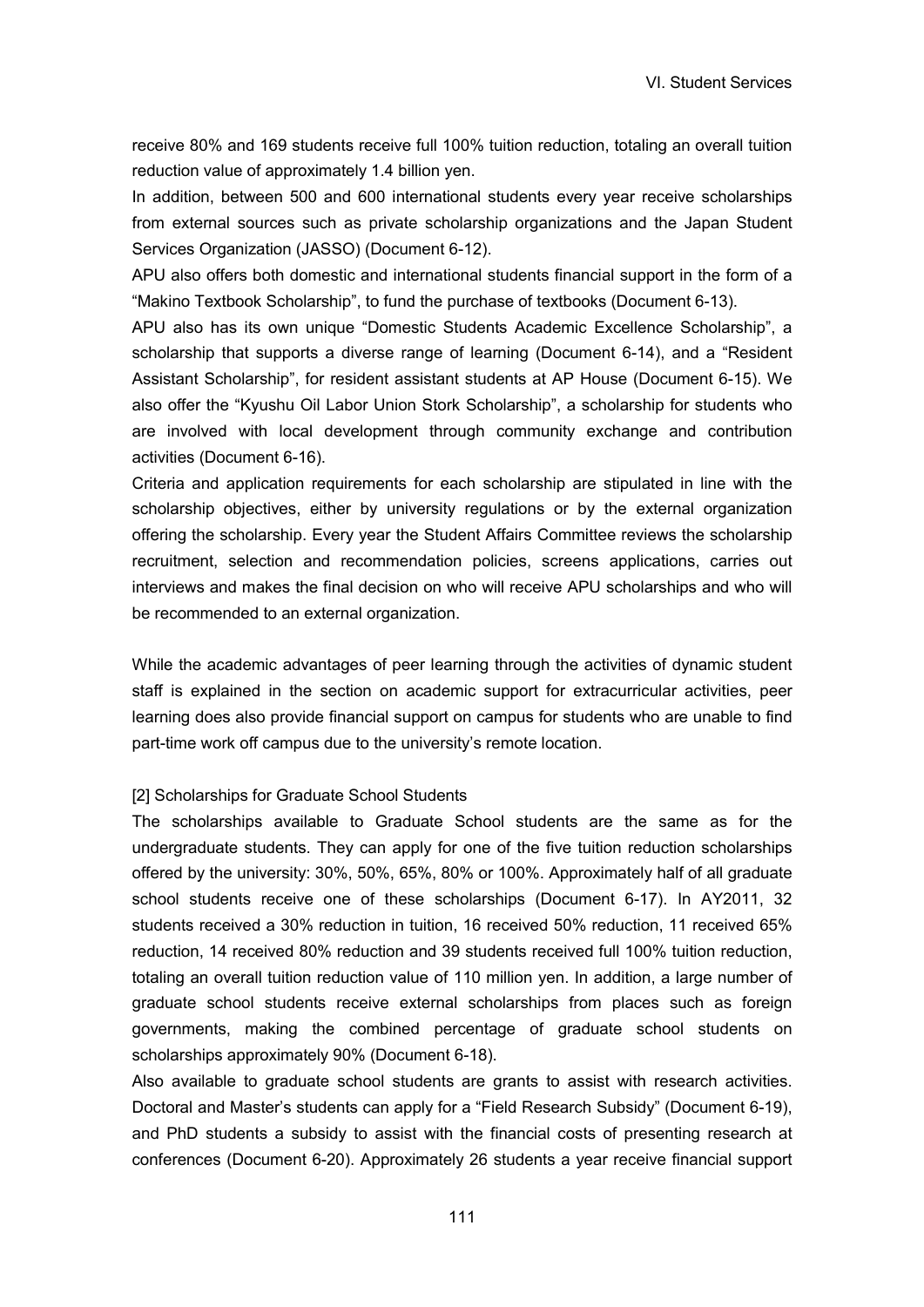in one of these two ways (Document 6-21). Criteria and application requirements for each scholarship are stipulated in line with the scholarships objectives, either by university regulations or by the external organization offering the scholarship. Every year the Student Affairs Committee reviews the scholarship recruitment, selection and recommendation policies, screens applications, carries out interviews and makes the final decision on who will receive APU scholarships and who will be recommended to an external organization.

### **(3) Is support for student life being effectively carried out?**

<Attention to safety and hygiene and the maintaining and improving of students' mental and physical well-being>

### Managing Students Health and Illnesses

The Student Office-run Health Clinic forms the core of student health and management at APU. It carries out health checks for all students and, based on these results, offers medical advice and further consultations. It also deals with the prevention of infectious diseases. In addition, the Health Clinic also holds regular first-aid courses and workshops on taping, the objective of which is to inform students in sports related extracurricular activities, of relevant first aid and safety procedures.

In addition, Risk Management Guidance Sessions (Document 6-22) are held for students traveling overseas as part of a regular program or with a registered extracurricular organization. Students are also instructed on vaccinations for contagious diseases.

Furthermore, a "Student Health Management Support Network Meeting" (Document 6-23) is held once a semester by the school physician as Chairman, local medical and healthcare professionals including Beppu Medical Association, Eastern Oita Health Center, Beppu City Social Welfare Health Department, to share information on student health management, exchange ideas and form close networks.

## Counseling Room

With one full-time receptionist and 4 part-time counselors, the APU Counseling Room offers counseling services to students, faculty and staff. In order to accommodate the diverse make-up of the APU faculty, staff and student body, and offer the best service possible, the counseling room is prepared to handle consultations in 5 languages: English, Japanese, Korean, Chinese and Mongolian (Document 6-24). In addition, the Counseling Room holds general meetings once a month with the Vice-President in charge of Student Affairs, Dean of Student Affairs, Student Office Staff, Health Clinic Nurses and Counselors. Here they discuss the mental health support for students, faculty and staff, share information and exchange opinions.

Support for the Protection of Personal Belongings and Prevention of Physical Harm "The Ritsumeikan Trust Risk Management Guidelines" have been formulated with the objective of preventing accidents in Ritsumeikan Trust facilities, protecting the personal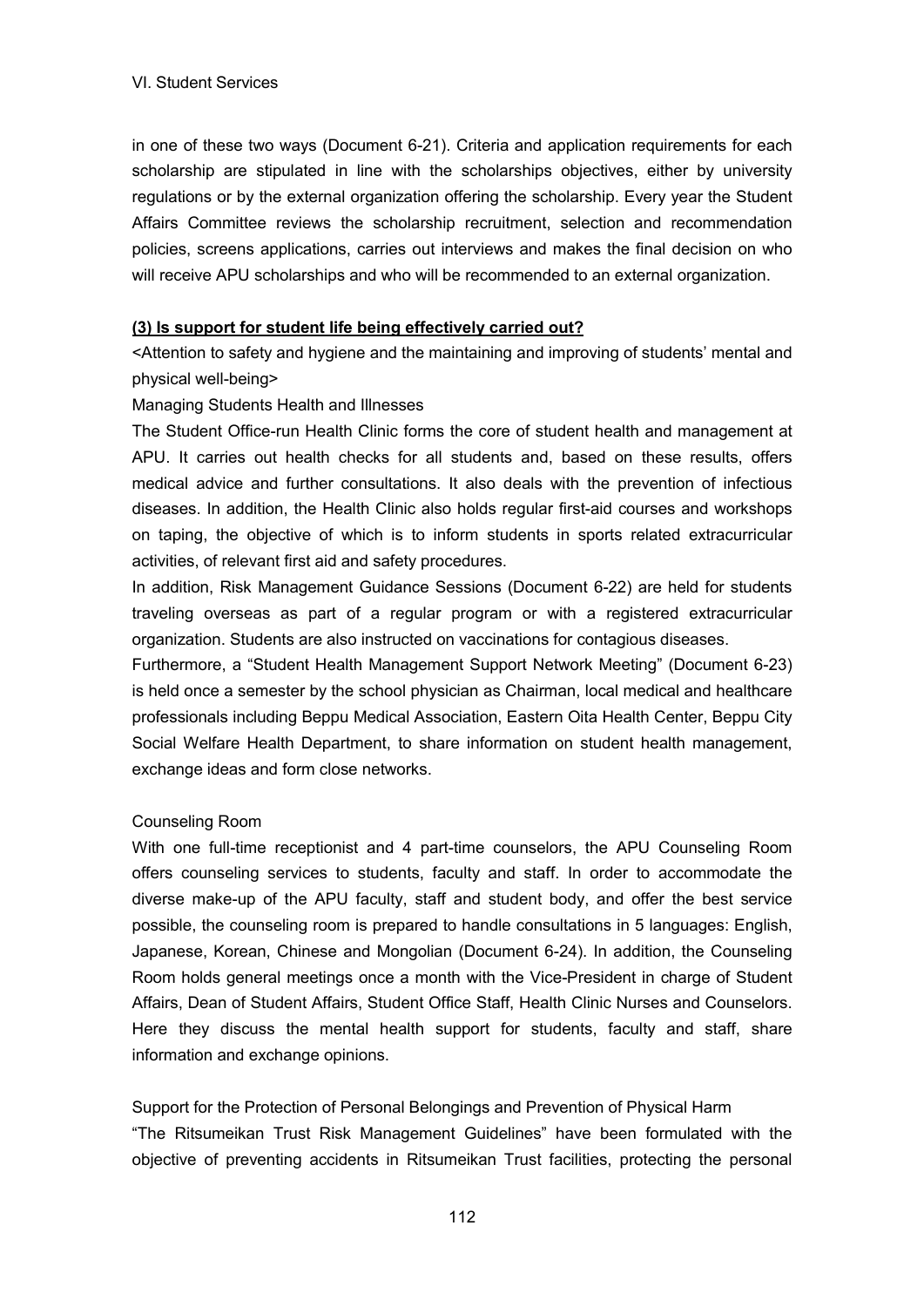belongings of, and preventing physical harm to all students, faculty, staff and all other related members of the Ritsumeikan Trust. In order to ensure that these objectives are achieved, APU has established the "APU Safety Management Committee". There are 7 AED devices located on campus (Document 6-25), and a "First-Aid Training Workshop" is held for all faculty and staff. We also work with the local self-defense fire brigade to hold emergency drills for students, faculty and staff. In addition, evacuation drills are held at the student dormitories, AP House, once a semester (Document 6-26).

(1) Prevention of Drug Use and Activities to Educate Students on the Effects of Smoking. All students are educated on the consequences of drug use during their spring or fall freshmen orientation. With the mid-term objective of making APU a smoke-free campus, smoking has been relegated to the designated areas and there is an ongoing campaign to educate smokers on correct smoking etiquette and educate them on giving up.

#### <Harassment Prevention Measures> (Document 6-27)

In addition to the "APU Harassment Prevention Regulations" and "Harassment Prevention Guidelines", APU also has a largely Administration Office-run Harassment Prevention Committee. Faculty and Staff are selected as counselors and made available to students everyday. Information regarding harassment and raising awareness in order to prevent it are carried out via the university homepage and the distribution of pamphlets. The APU Harassment Prevention Committee held 2 training sessions in AY2011 for faculty and staffselected counselors, and 1 training session for all faculty. In addition, 1 training session was held in AY2012 for specified staff (a job type unique to APU).

#### **(4) Is there an adequate level of career and job hunting support for students?**

APU, with its short history and provincial location, has a student body half made up of international students. Under these conditions the university has, since its inauguration, strived to fulfill the vision of nurturing graduates with the skills needed to shape the future of the Asia Pacific region. One of the pillars of career and job hunting support at APU has been On-Campus Recruiting. With the majority of major companies and corporations focusing their graduate recruitment in the larger cities, APU students are at both a geographical and financial disadvantage. In order to overcome this hurdle, APU has continued to improve its on-campus recruiting system, a system that invites companies directly to the campus to hold company seminars and even carryout part of the selection process. From the 87 companies that took part in 2003, APU now welcomes over 300 (total number of visiting: 400 times) top Japanese companies, leading to jobs for APU graduates in a diverse range of industries (Document 6-28). This service has also proved extremely beneficial to students graduating in the fall. When on-campus recruiting was first introduced the majority of companies came to APU to recruit for international students, but now approximately half the companies are targeting domestic students. Approximately 90% of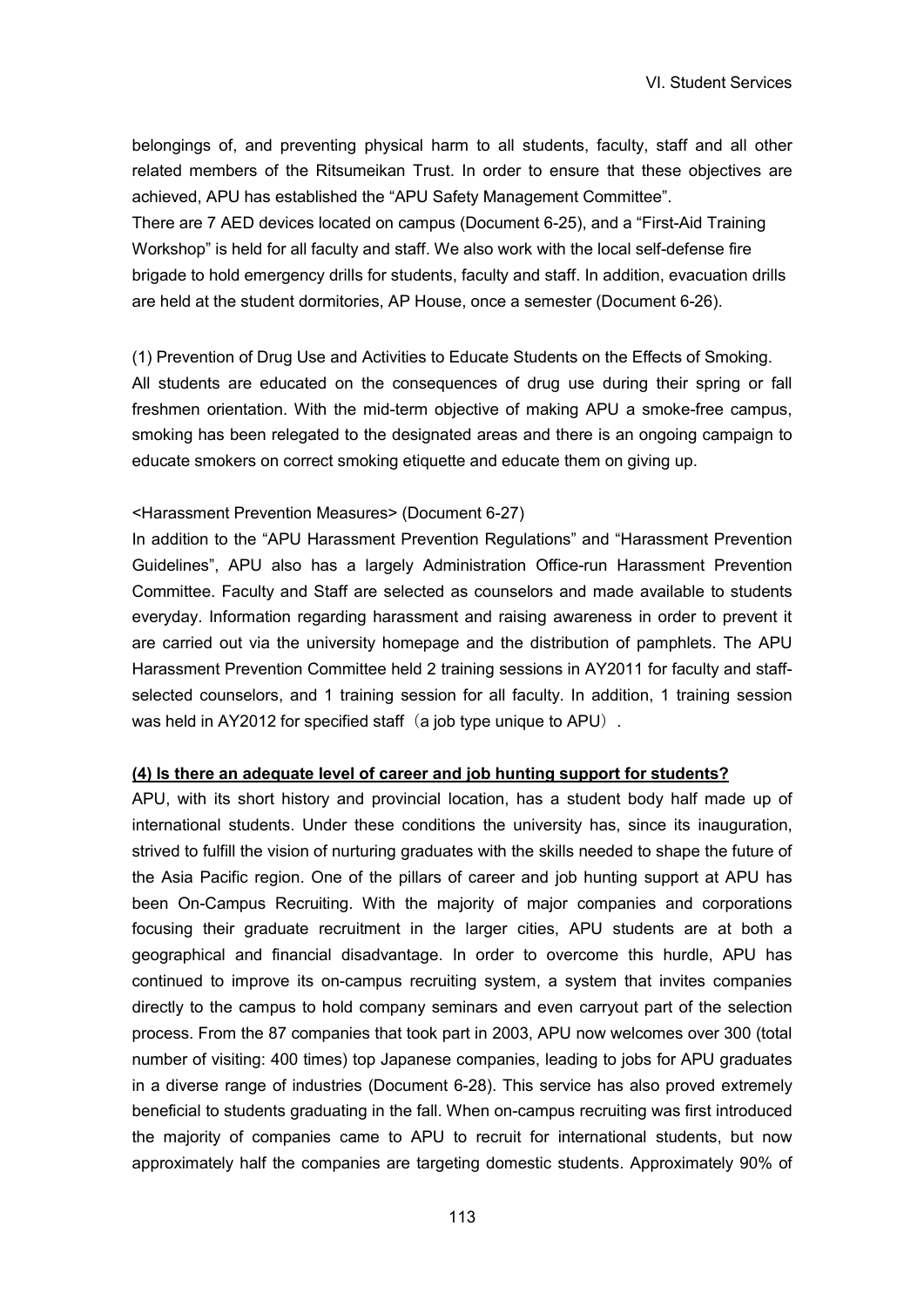domestic students (approximately 500) and 50% of international students (approximately 300) at APU seek jobs every year.

<Guidance about choosing a career path or further education that ties in with undergraduate college education>

In order to realize the human resource development goals of the undergraduate colleges, career development is reflected in APU's regular curriculum. The unique career development -focused subjects "Career Design I", "Career Design II", and Career Design III" are systematically offered to undergraduate students. In addition, APU also offers an "Internship" subject that sees students intern at companies and institutions with which the university has cooperative agreements. APU offers this career development support to students from their 1st and 2nd year so that they will discover the path they wish to take after graduation before their job hunt begins.

APU has put a lot of effort into the job hunting support it offers to international students wanting to find employment in Japan. When APU first opened, there were no universities in Japan offering systematic job hunting support to international students, and very few companies actively recruiting for foreign employees. Our job hunting support started by visiting companies and organizations directly and finding out what they were looking for when recruiting for new employees. Because most companies said that their recruitment standards for international students would be the same as for domestic students, including of course Japanese language ability, APU introduced "Career Japanese (I, II and III)" in cooperation with Division of Academic Affairs and a number of guidance sessions, held in both English and Japanese, to deepen students understanding of the very unique state of job hunting in Japan. We have also continued to offer career counseling and implement initiatives that offer direct job hunting support to students. Also, because international students require a working visa to work in Japan, we offer two guidance sessions a year that inform students about the visa application process. In addition, all staff have the Application Processor certificate for status of residence applications and can therefore give both students and their future employers information on the application process and immigration laws.

APU students, in particular domestic students, start travelling to the bigger cities for job hunting following the spring vacation of their third year, and therefore APU is developing and strengthening the job hunting related counseling services at both the Ritsumeikan Tokyo campus and the Ritsumeikan Osaka campus. There is one full-time APU staff member, extremely knowledgeable about APU and the types of students we foster, employed at the Tokyo campus, with two more staff being sent up as Career Counselors between the busiest job hunting months of February to May.

Since sending its first batch of accelerated program graduates out into the working world in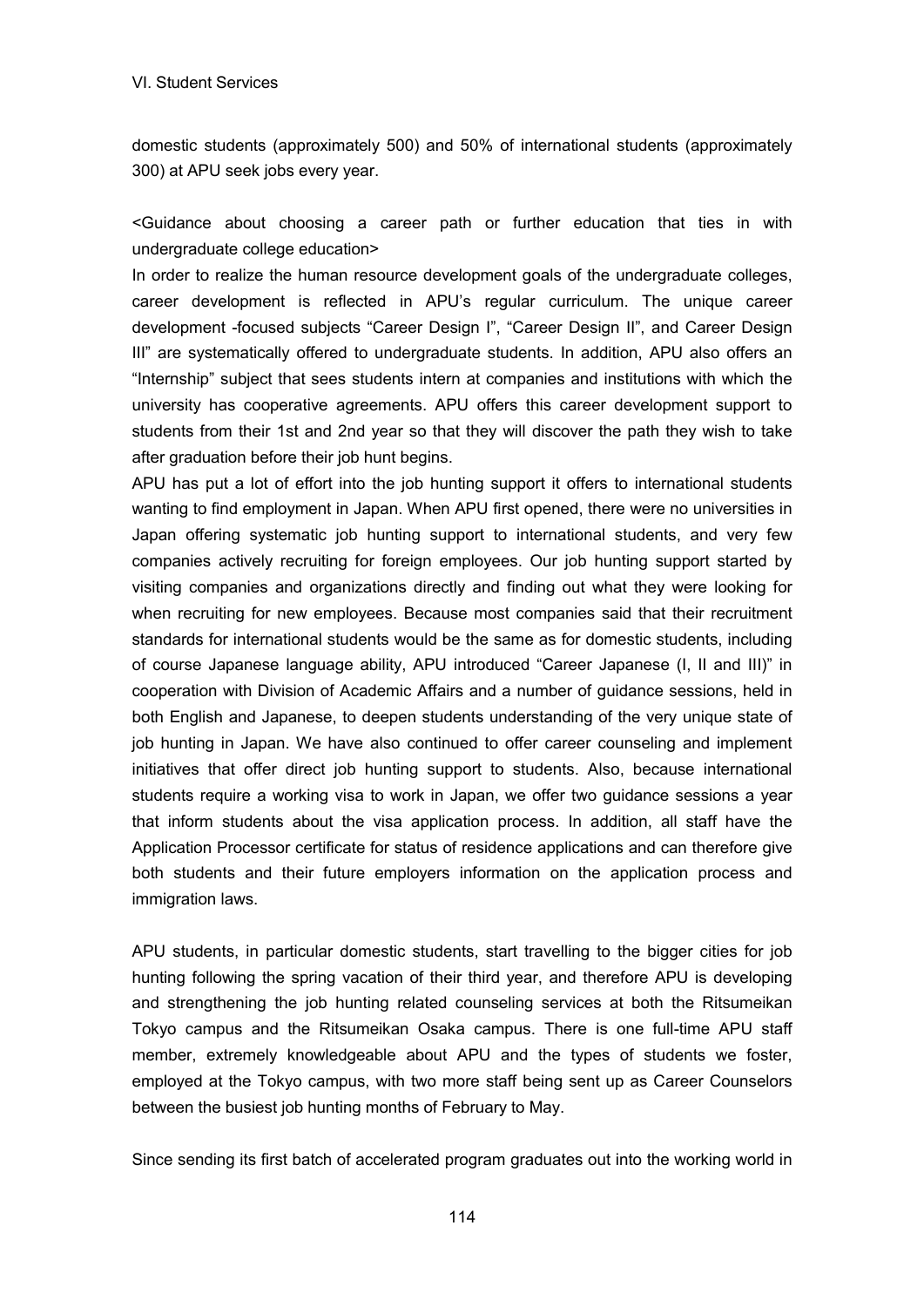2003, APU has continued to maintain a job hunting success rate of more than 95% of both domestic and international students, excluding 2009, when the success rate fell to 90.2% as a result of the Lehman Shock (Document 6-29). Moreover, since 2011, APU has improved support measures to include not only "job hunting support" but also "Career Development Support", a system in collaboration with the Academic Affairs Division that develops students' career knowledge and expertise and sets about cultivating a personal career and work view from a student's first year.

### <Implementation of guidance and support measures to help with career path selection> (1) Regular Classes that Support Career Development

First year students can take "First-year Student Workshop", "APU Introduction", "Career Design I (Japanese and English)". Second year students can take "Career Design II (Japanese and English)". Third year students can take "Career Design III (Japanese)", and the common liberal arts subjects "Special Lecture – company talks by guest speakers or discussions lead by supervising faculty", and "Career Japanese (I-III)". In addition, students can also gain credits by participating in a "Contract Internship". In 2011, 141 students did internships at 83 companies and in 2012, 122 students were sent to 71 companies.

#### (2) Extracurricular Career Development Support

APU's "Top Executive Lectures" see leaders of notable companies and organizations come to the campus to lecture students. In 2012 APU invited HOSHINO Yoshiharu, President of Hoshino Resort Co., Ltd. We have also held ten "International Cooperation Career Seminars", twelve "Job Sector Guidance Sessions", seven "Diplomatic Problems Seminars and two "SME Bus Tours", that take students directly to visit leading small and mediumsized enterprises in Kyushu.

(3) Establishing Career Development Support Programs with Graduates and Students who have already finished Career and Job Hunting activities, and improving Peer-Education APU has held six CA (Career Adviser) Consultations by APU graduates active in the workforce, and "Career Design College" events that see 4th year SCAs (Student Career Adviser), students who have already finished their career and job hunting activities, give career and job hunting advice and support to 3rd year students. We have also established a JAC (Junior Assistant-advisers for Career) career and job hunting support system that focuses on 2nd year undergraduate students and carrying out initiatives to try and amp up their motivation for upcoming career and job hunting activities.

### (4) Support for Students Seeking Jobs Overseas

In 2010 we started gathering information about companies (Japanese companies included) in Singapore (because of its high demand for global resources) and the top five countries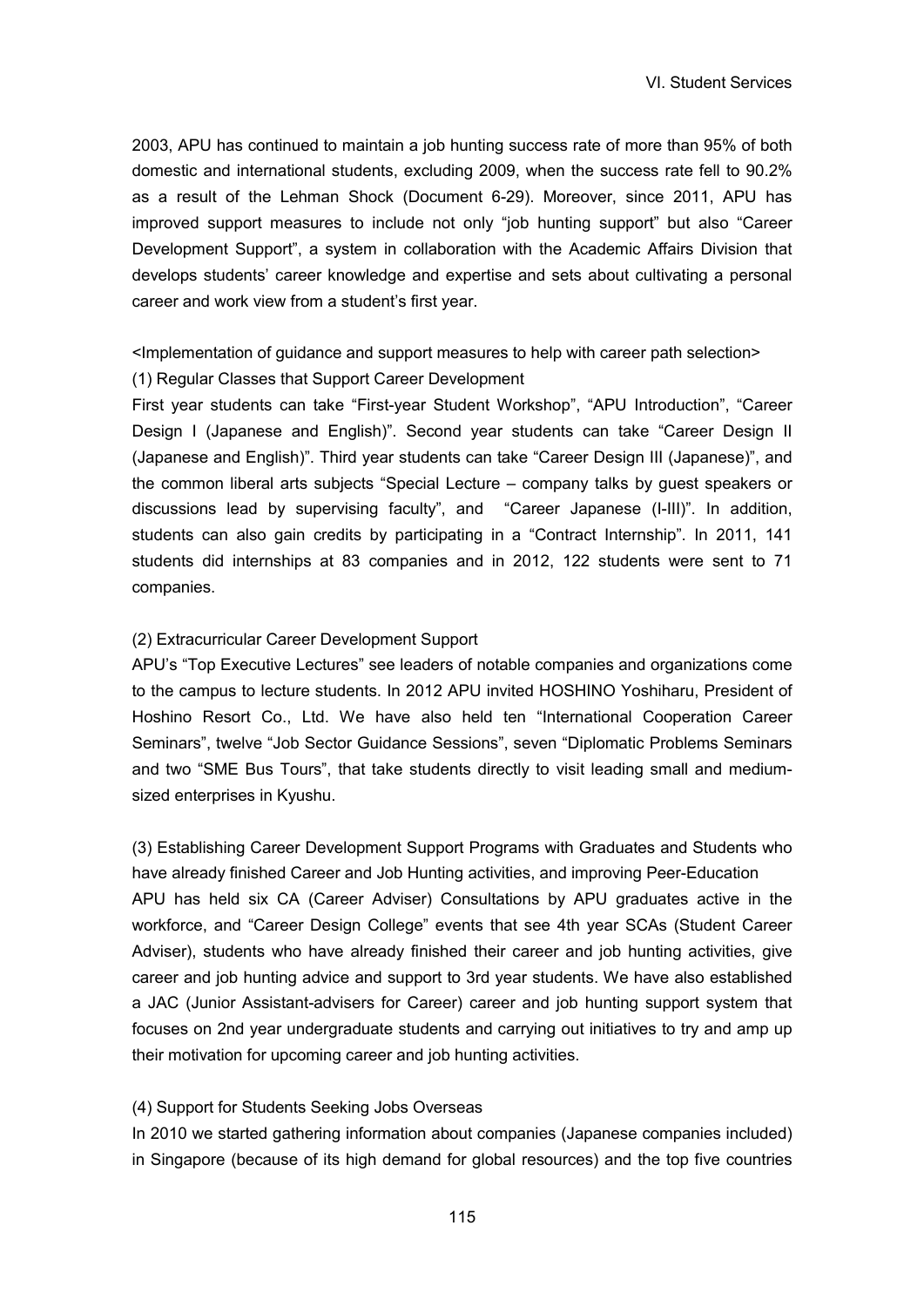from which APU international students come from – Vietnam, Thailand, Indonesia, Korea and China. We also held guidance sessions and seminars by alumni and recruiters from those countries. In 2012 two Japanese companies located in Singapore participated in oncampus recruiting, resulting in both companies hiring APU students.

### (5) Career and Job Hunting Support

"Job Hunting Guidance Sessions" are held several times a year, in both the spring and fall semesters, and in both Japanese and English. In addition, the following courses and guidance sessions are held:

- SPI Prep Course
- Resume and Entry Sheet Writing Course
- How to Read the Nikkei Shimbun (held a total of 5 times)
- Guidance for students who have come back from a study abroad program
- Intensive course for job hunting support aimed at students who have come back from a study abroad program
- Civil Servant Career Guidance & Job Hunting Camp
- Extension Courses for students wanting to take civil servant, book keeping, or information processing examinations
- Guidance sessions for students needing to change their visa status (held twice a year)

APU also offers students individual career consultations and mock interviews, dealing with 1932 inquiries per year (data taken from April 1st, 2012 – March 31st, 2013).

(6) Setting up a database that allows staff in charge of careers and job hunting services to share information.

Each supervisor inputs data into the categories of "job vacancy", "further education", "internships", "companies", "job hunting support" and "job hunting statistics". Using the university-wide intranet, this information can then be viewed and utilized amongst those in charge of careers and job hunting. We also carry out trend analysis by company and industry, and show the job hunting status for each student attribute.

## <Development of Career Support Frameworks>

Established at the time of inauguration, The Ritsumeikan Asia Pacific University Career and Job Placement Committee formulated a mid- and long-term "APU Career Development Program" plan that completed on the first batch of 4-year graduates graduating in March, 2004. From 2004 the system underwent some changes, including the establishment of the Division of Careers to replace the Career and Job Placement Committee. The Division of Careers, made up of Dean of Academic Affairs, a Deputy Director of the University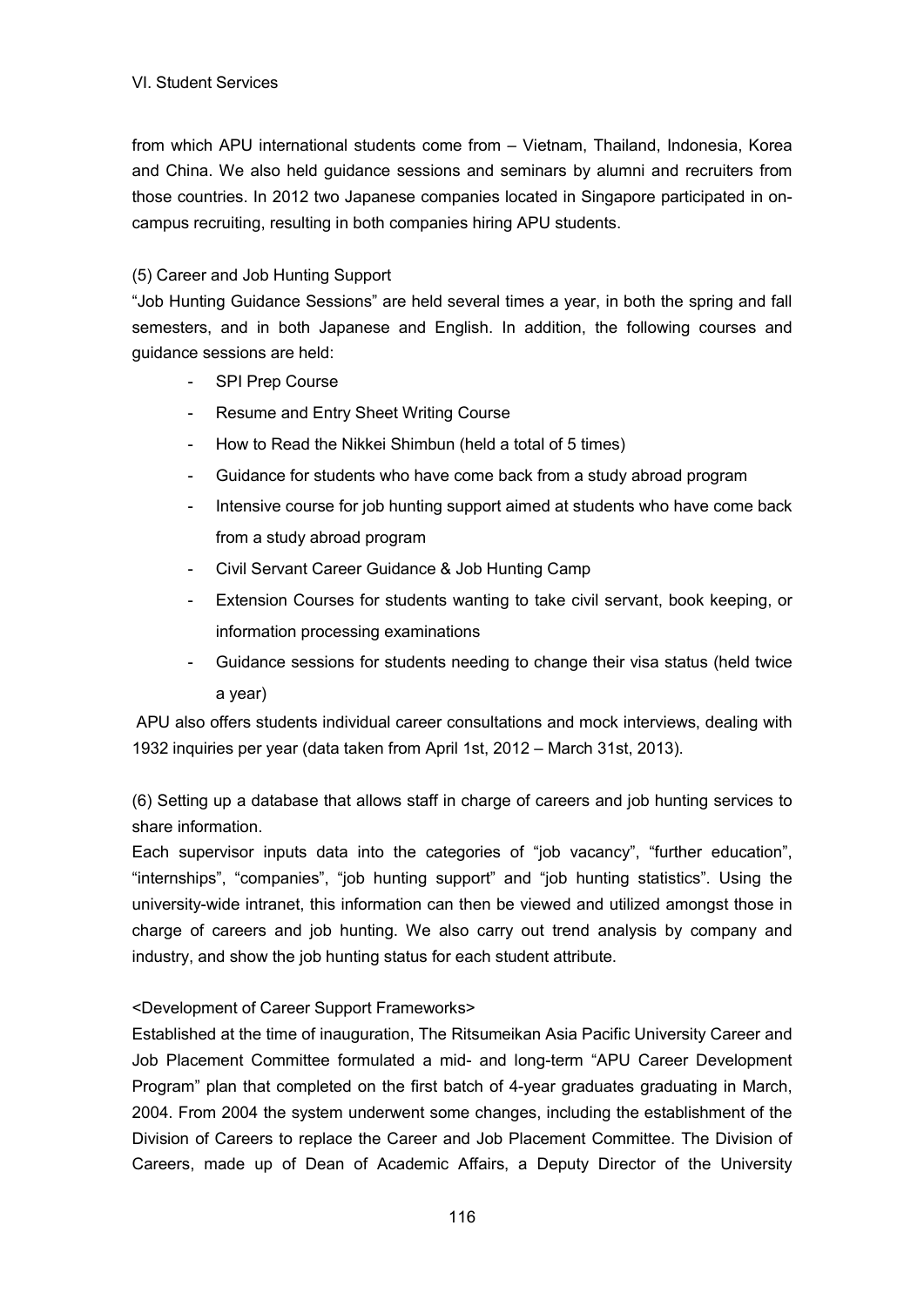Administration and Student Services (in charge of career and job placement), and full-time Careers Office staff members, analyzes career and job placement information, makes policies, makes sure these policies are being adequately implemented, and makes any necessary improvements. The Career Office, made up of 5 full-time staff and 2 special contract staff, offers individual consultations to students in either Japanese or English.

#### **2. Self Assessment**

#### **[1] Items That Are Showing Results**

<1> Strengthen and Improve extracurricular and independent activities that use the multicultural APU environment to foster cooperation between students from a diverse set of nationalities

The Multicultural Weeks are an excellent example of an extracurricular activity that has proved effective in utilizing the multicultural environment here at APU. With the objective of fostering student growth and promoting cultural understanding of a diverse range of countries and regions around the globe, these one-week long events showcase the culture, arts and food of a particular country. With over 1,600 students participating equally from the countries being showcased, Japan, and other countries and being involved with the planning and running of the multicultural weeks of ten countries and regions held in 2012, these events are proving very effective in promoting multicultural cooperation between students. 80% of respondents to a survey who participated the process said they were happy and satisfied with the event, with many students saying that it promoted independence, planning skills and teamwork (Document 6-30).

<2> Support for the development of a cooperative community between students living in the student dormitory, AP House.

Since opening, approximately 60 students have been set as RAs (Resident Assistant) and since 2006 the AP House Office was established and has been carrying out overall management of the AP House dormitories, providing support both for dormitory activities and everyday dormitory life. The majority of international students spend their first year after enrollment living at AP House, getting used to life in Japan. Every year, AP House provides a home to 1,000 students from approximately 40 countries, including Japan, and becomes a place where students interact and enhance their multicultural understanding and communication skills.

### <3> Support for Student Growth through Scholarships

In addition to the student development initiatives that come about due to the selection processes for international students applying for external scholarships, APU begun its own unique academic program session in 2011 (Document 6-31). This program is for recipients of the Honors Scholarship for Privately Financed International Students, the monthly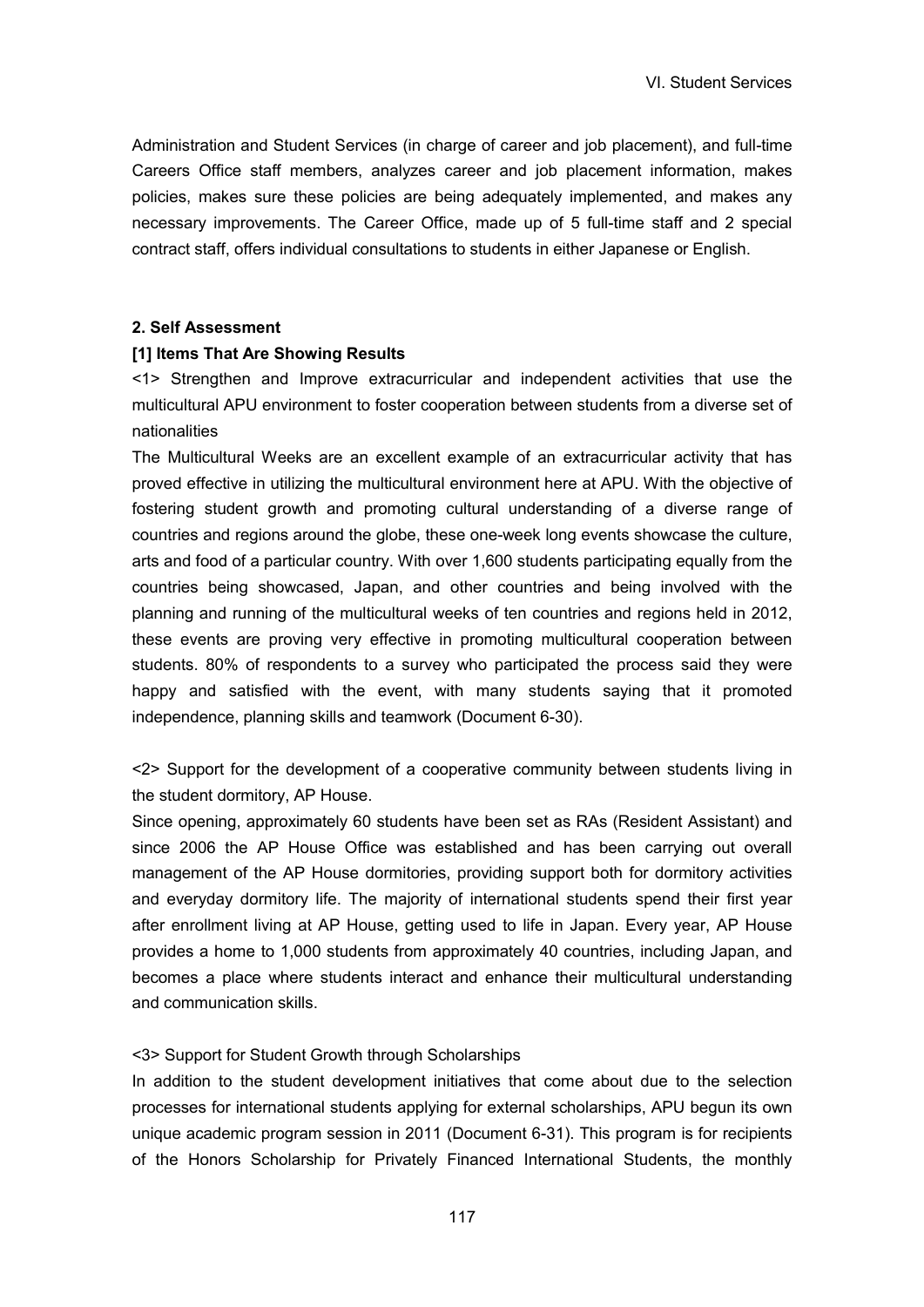stipend scholarship with the highest number of recipients amongst international students. This program provides students with the opportunity to reflect on their daily student lives, do a self-evaluation and realize any challenges for furthering their own growth. In the survey taken at the end of the scholarship period (Document 6-32), 77% of students said that the 1-year goal setting session that they attended had been very beneficial in helping them set their goals, and 92% of students said they had succeeded in achieving these goals by the end of the year. APU also holds a pre-application guidance session for all students wanting to apply for the ANDO Momofuku Scholarship (Document 6-33), during which students are required to carry-out a self-evaluation of their student life. In AY2012, the university introduced a student-development focused educational interview as part of the selection process for some of the external scholarships offered to domestic students.

<4>Turnout global human resources who embody the university vision

The Job hunting support for international students wanting to work in a Japanese or Japanese-affiliated company has been highly valued as cultivating students with strong Japanese language skills, the ability to fit in with Japanese culture, and an understanding of the very unique Japanese job hunting information and career path of employees in Japanese firms. This is reflected in the 93.6% job hunting success rate for career-seeking international students achieved in AY2011. Motivated by securing a job placement before graduation, the number of international students seeking jobs jumped from 31.3% in 2003 to 48.4% in 2011 (Document 6-29).

Domestic students also, having spent their entire student life at APU surrounded by and in the midst of multicultural experiences, are adept at transcending ethnicity and nationality, and are therefore often sent to branches in predominantly other parts of Asia soon after entering their chosen company. In this way, APU is succeeding in turning out students that embody the university vision.

The success shown by our graduates is also helping to promote companies to participate in APU's unique on-campus recruiting program. On-campus recruiting, a program that gives APU students, who are at a disadvantage geographically, the chance to meet with firms from the metropolitan area, is definitely part of the reason behind the overall 95.1% job hunting success rate APU achieved in AY2011.

#### <5> Multilingual Mental Health Support System

With one full-time staff member on reception and 4 part-time counselors, the APU Counseling Room offers counseling services to APU students, faculty and staff. To accommodate the diversity in languages spoken on campus multilingual counseling services are available (5 languages in AY2012).

#### **[2] Items Requiring Improvement**

<1> Formulation of Comprehensive Student Support Policies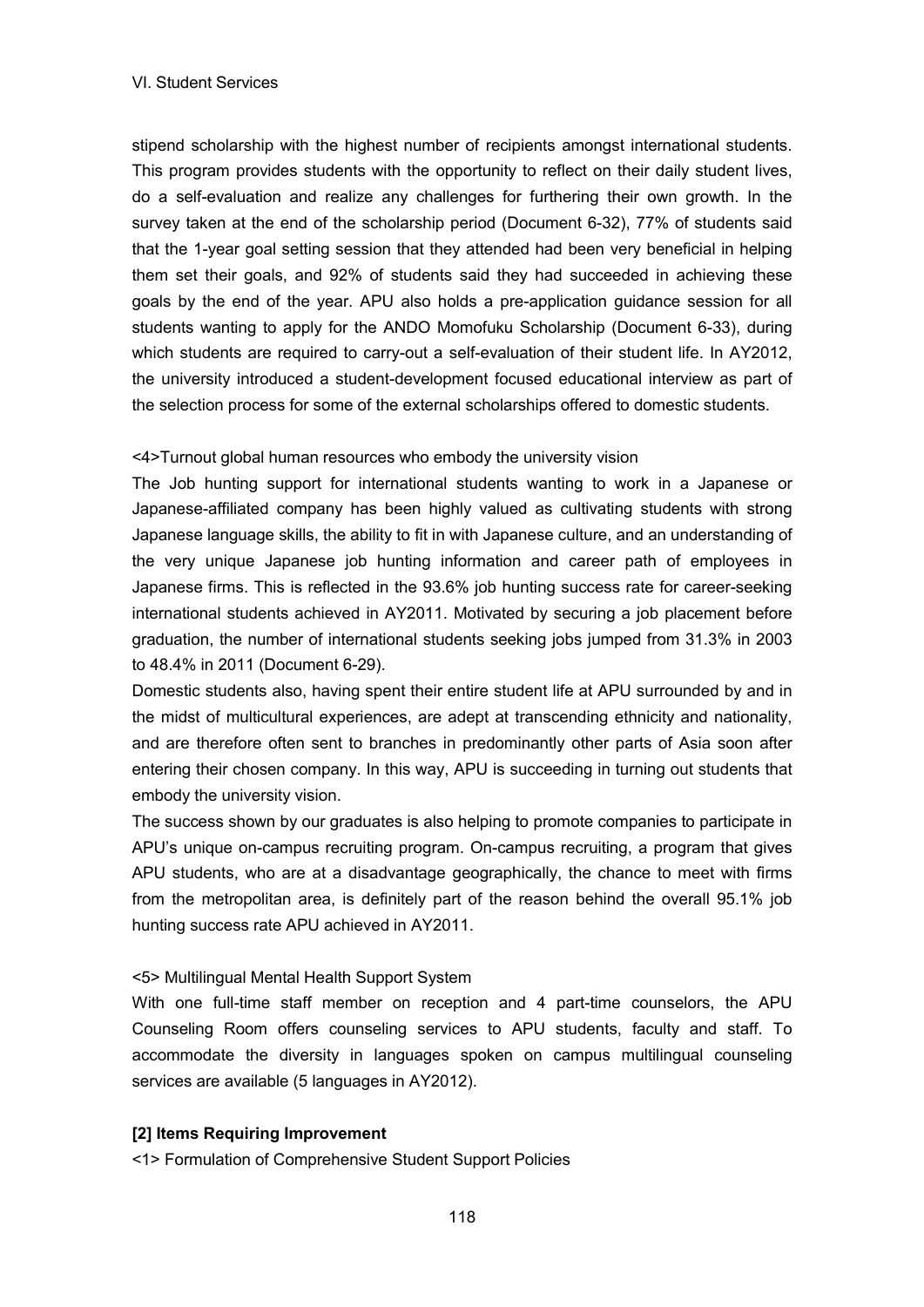Despite carrying out career and student support based on the university's opening declaration, we have yet to formulate a set of comprehensive student support policies.

### <2> Role of the Career and Job Placement Committee

While the Career and Job Placement Committee was established as part of the regulations for the university, there have been no committee meetings held since establishment of the Division of Careers in 2004. The Division of Careers analyses career and job placement information, make policy plans, reviews their enforcement and carries out necessary improvements.

#### <3> Support for Students Going on to Graduate School

While APU students have been going on to study at the APU Graduate School, other domestic and former imperial universities within Japan, as well as notable Graduate Schools in US and UK, we don't have an organized support system in place. We need to consider issues such as academic frameworks and faculty-staff collaboration systems for supporting students wanting to further their studies at graduate school.

### **3. Development Policies towards the Future**

#### **[1] Items That Are Showing Results**

<1> Strengthen and Improve extracurricular and independent activities that use the multicultural APU environment to foster cooperation between students from a diverse set of nationalities

We need to review the effectiveness of the various student systems, measure student growth, and work towards making improvements. One way we can do this is by surveying students who belong to extracurricular clubs and circles, as well as student staff – Resident Assistants at AP House, student staff who do community exchange and student staff who help with support for new students etc.

<2> Support for the development of a cooperative community between students living in the student dormitory, AP House

Conduct yearly reviews of RA (resident assistants) activities, peace-exchange programs and other events, and develop new programs in light of changes of students' characters. Also review how AP House office staff interact with students. We need to also look at what kind of effect the AP House experience has on students.

### <3> Supporting student growth through scholarships

Whilst APU does offer a variety of scholarships, including financial, educational and regional contribution types, as of AY2012, there still wasn't a set of scholarship policies that encompassed all of these. We need to take a comprehensive look at the scholarships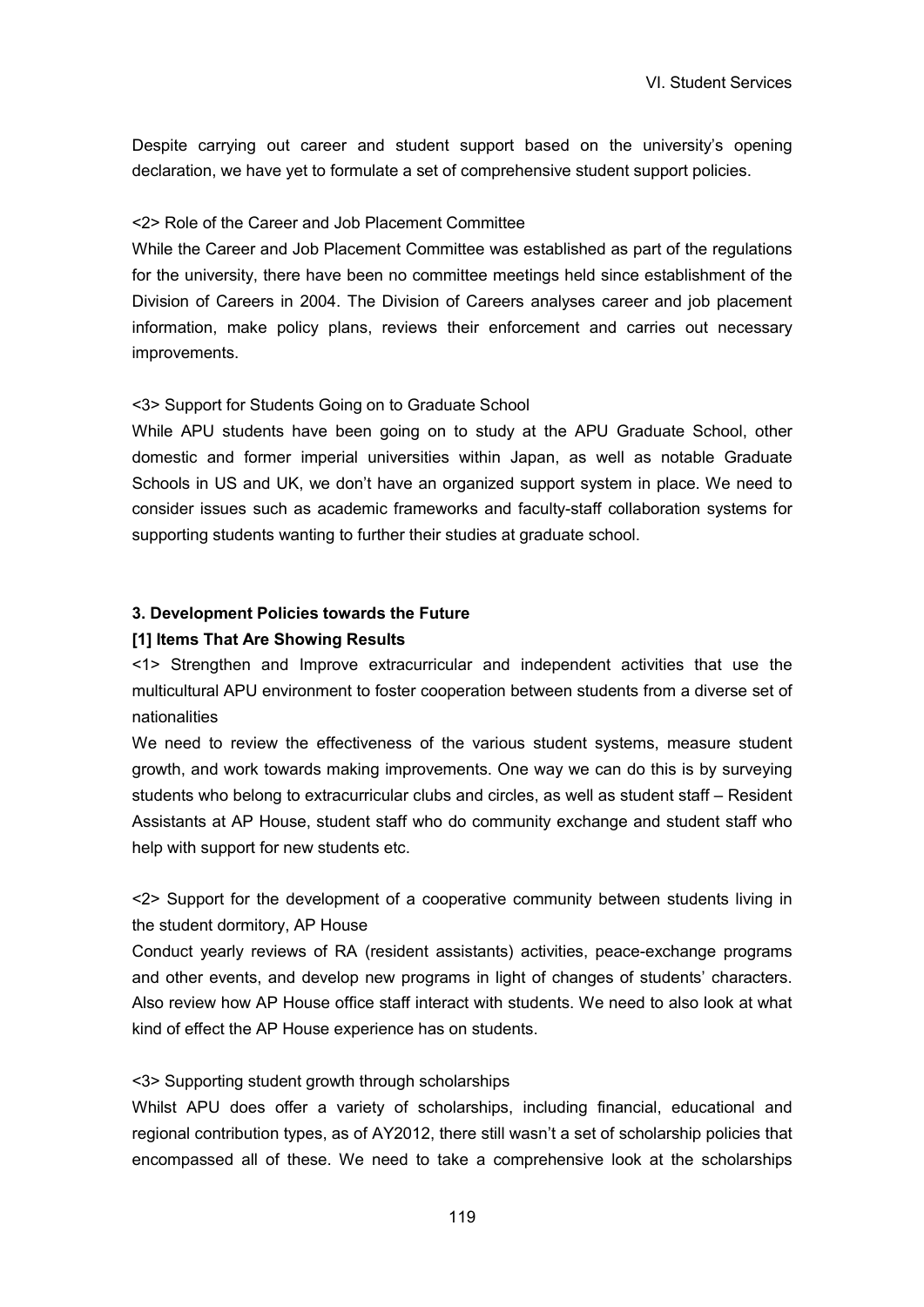offered and try and tie them up so they can all be managed together. Before the end of AY2013 we will take a comprehensive approach to reorganizing the necessary areas, substantiate the content, and share details with the rest of the university.

<4>Turnout global human resources who embody the university vision

While job hunting support for international students wanting to find work in Japan is proving successful, the increasing numbers of exchange students coming to Japan means that APU needs to provide support and education aimed at making students even more employable. We will also improve support for students wanting careers overseas, with a focus on rapidly developing countries in Asia.

<5> Multilingual Mental Health Support System

Working closely with a university in Kyushu that provides education and training in clinical psychology, APU aims to provide students with a stable counseling service. Through maximizing networks with the school doctor and other universities APU will make cooperative ties with 3 psychiatric hospitals within Oita Prefecture and a number of hospitals in neighboring prefectures in 2013, resulting in an improved mental health service for students.

### **[2] Items Requiring Improvement**

<1> Formulation of Comprehensive Student Support Policies Formulate comprehensive policies before the end of AY2013.

<2> Role of the Career and Job Placement Committee Review the role of the committee before the end of AY2013, including the support system for students wanting to go on to graduate school.

<3> Support for Students going on to Graduate School

Consider support for students going on to graduate school when reviewing the role of the Career and Job Placement Committee.

## **4. Supporting Documents**

- 6-1 APU Student Guidance and Support Concept
- 6-2 APU Extra Curricular Activities Student Campus Activities Support Policy
- 6-3 Temporary Extracurricular Support Policies to achieve the "Ideal APU Student" and achievements of the "Student Campus Activities Support Policy", as we reach the end of the cycle
- 6-4 Phase Three Plan Outline Draft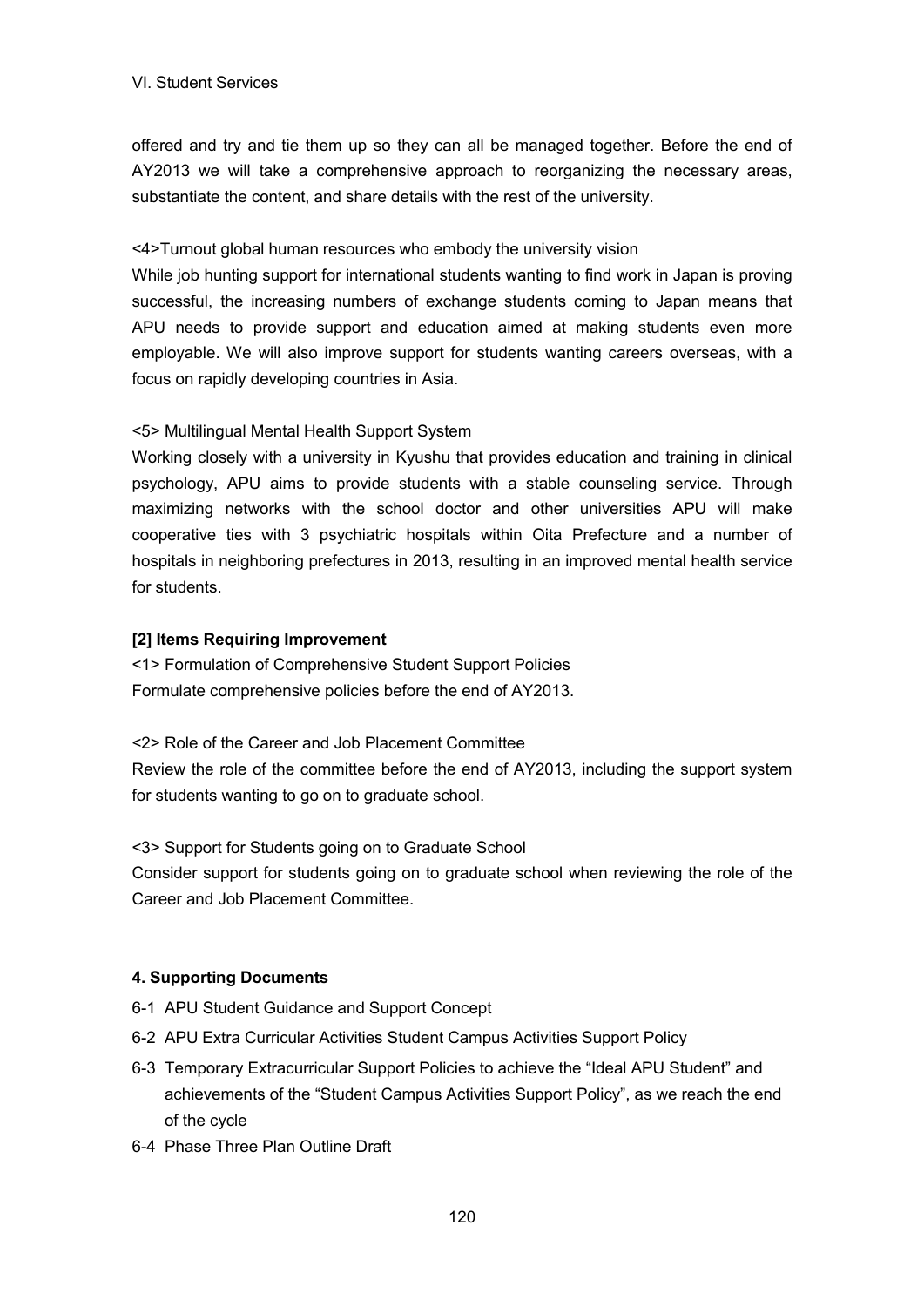- 6-5 Basic University Data
- 6-6 Domestic Students Academic Incentive Scholarship Regulations
- 6-7 Domestic Recommended Admissions Students Scholarship Regulations
- 6-8 Domestic Students Financial Support Tuition Reduction Regulations
- 6-9 Domestic Students' Parents Association "Learning Assistance Scholarship Regulations"
- 6-10 International Student Tuition Reduction Regulations
- 6-11 Basic University Data
- 6-12 Basic University Data
- 6-13 MAKINO Textbook Scholarship Regulations
- 6-14 Domestic Students Academic Excellence Scholarship Regulations
- 6-15 Regulations for Resident Assistant Scholarship"
- 6-16 Kyushu Oil Labor Union Stork Scholarship Regulations
- 6-17 Basic University Data
- 6-18 University Data, diagram 16-1 and 16-2
- 6-19 Ritsumeikan Asia Pacific University Master's Degree Program Field Research Subsidy Regulations
- 6-20 Ritsumeikan Asia Pacific University Doctoral Student Conference Presentation Subsidy Regulations
- 6-21 2012 PhD and Master's Subsidy Recipient List
- 6-22 Risk Management Guidance Session pamphlet
- 6-23 Outline of the Student Health Management Support Network Meeting
- 6-24 Counseling Room Homepage

http://www.apu.ac.jp/studentsupport/page/content0034.html

(lastly accessed on May 24, 2013)

- 6-25 AED Campus Location Map
- 6-26 AP House Evacuation Drill Implementation Report
- 6-27 Harassment Prevention Regulations, Guidelines for the Prevention of Harassment Harassment Consultants System HP

http://www.apu.ac.jp/studentsupport/page/content0240.html

- 6-28 2012 Ritsumeikan Asia Pacific University Crossroads pp.43-48
- 6-29 Job Placement Rate (AY2003 AY2011)
- 6-30 AY2012 Multicultural Week Implementation Report